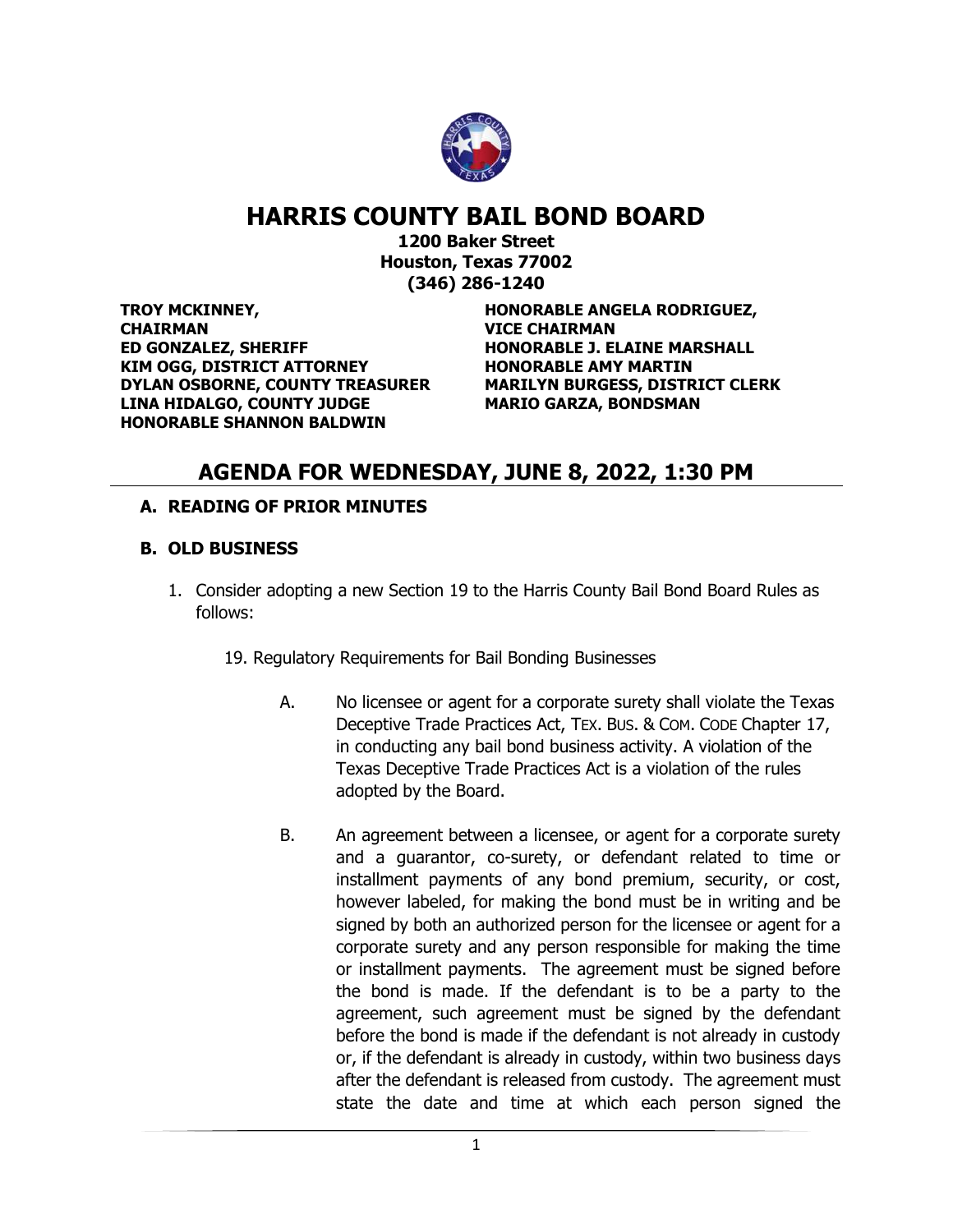agreement. The agreement must state the total premium, security, or fee charged, the total outstanding amount owed that is to be paid over time or in installments, the amount of each future payment and to what it will be applied, the date by which payments must be made, and any charges, interest, or fees applicable to the time or installment agreement. A defendant who is not a party to a time or installment agreement must be given an opportunity of not less than five business days following actual notice from the licensee or agent for a corporate surety to make any untimely time or installment payment required of any guarantor or co-surety before a licensee or agent for a corporate surety may file an application or affidavit for surrender for the failure of a guarantor or co-surety to make a required payment. No licensee or agent for a corporate surety, or anyone acting on their behalf, may seek to surrender a bond for the failure to make required time or installment payments without having an agreement that complies with every requirement of this section. An application or affidavit for surrender of a bond must include, if it exists, a copy of any time or installment agreement required by this rule if the application or affidavit to surrender the bond is based in whole or in part on the failure of anyone to make a time or installment payment subsequent to the posting of the bail bond."

#### **C. NEW BUSINESS**

- 1. Request made by David Schmidt, Dba: ABC Bonding Company, License No. 74357 to return a security of deposit(s) in the amount of \$100,000 **(JP LETTERS MAILED ON 04/27/2022)**
- 2. Request for Renewal of License

### **AMERICAN SURETY COMPANY VOIR DIRE INCOMPLETE**

Agent: David Schmidt License No. 74608 Dba: ABC Bonding Company of TX 400 San Jacinto Houston, Texas 77002 Original date: 9/9/2020 Phone: 713-228-6011 Expiration date: 9/19/2022 2-year license